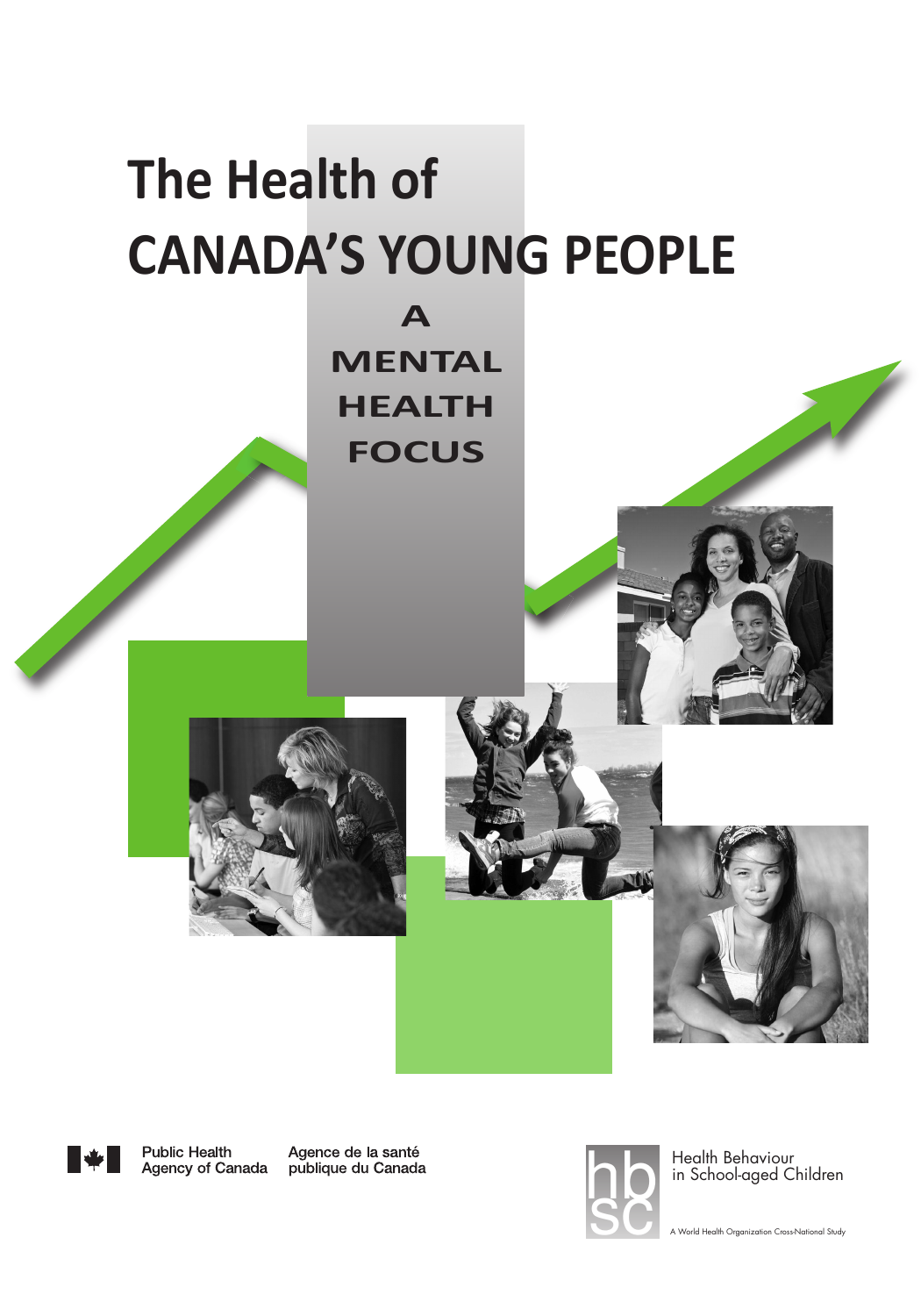The Health Behaviour in School-aged Children (HBSC) study is a cross-national study supported by the World Health Organization. Canadian participation in the HBSC surveys has been funded by Health Canada. The Health of Canada's Young People: a mental health focus, a 194-page report, presents the findings from the 2010 Canadian survey. This summary booklet highlights some of those findings.

## **library and archives Canada Cataloguing in Publication**

Freeman, John G. (John Gregory), 1956-

*The health of Canada's young people* [electronic resource] *: a mental health focus : summary* / John G. Freeman, Matthew King, William Pickett with Wendy Craig ... [et al.].

Issued also in French under title: *La santé des jeunes Canadiens, un accent sur la santé mentale, sommaire*.

Includes bibliographical references. Electronic monograph in PDF format. Issued also in printed form. ISBN 978-1-100-19337-3 Cat. no.: HP15-13/2011-1E-PDF

1. Teenagers--Mental health--Canada. 2. Teenagers--Health and hygiene--Canada. 3. Health behaviour in adolescence--Canada. 4. Health Behaviour in School-aged Children. 5. Health surveys-- Canada. I. King, Matthew A II. Pickett, William, 1962- III. Public Health Agency of Canada IV. Title.

RJ502 C3 F732 2011 362.208350971 C2011-980154-X

The full report, *The Health of Canada's Young People: a mental health focus*, is available in printed form and alternative formats upon request in both English and French

Publications: Division of Childhood and Adolescence Public Health Agency of Canada Tunney's Pasture, Address Locator: 1909C2 Ottawa, Ontario K1A 0K9 Tel.: (613) 952-1220 Fax.: (613) 952-1556 E-Mail: DCA.public.inquiries@phac-aspc.gc.ca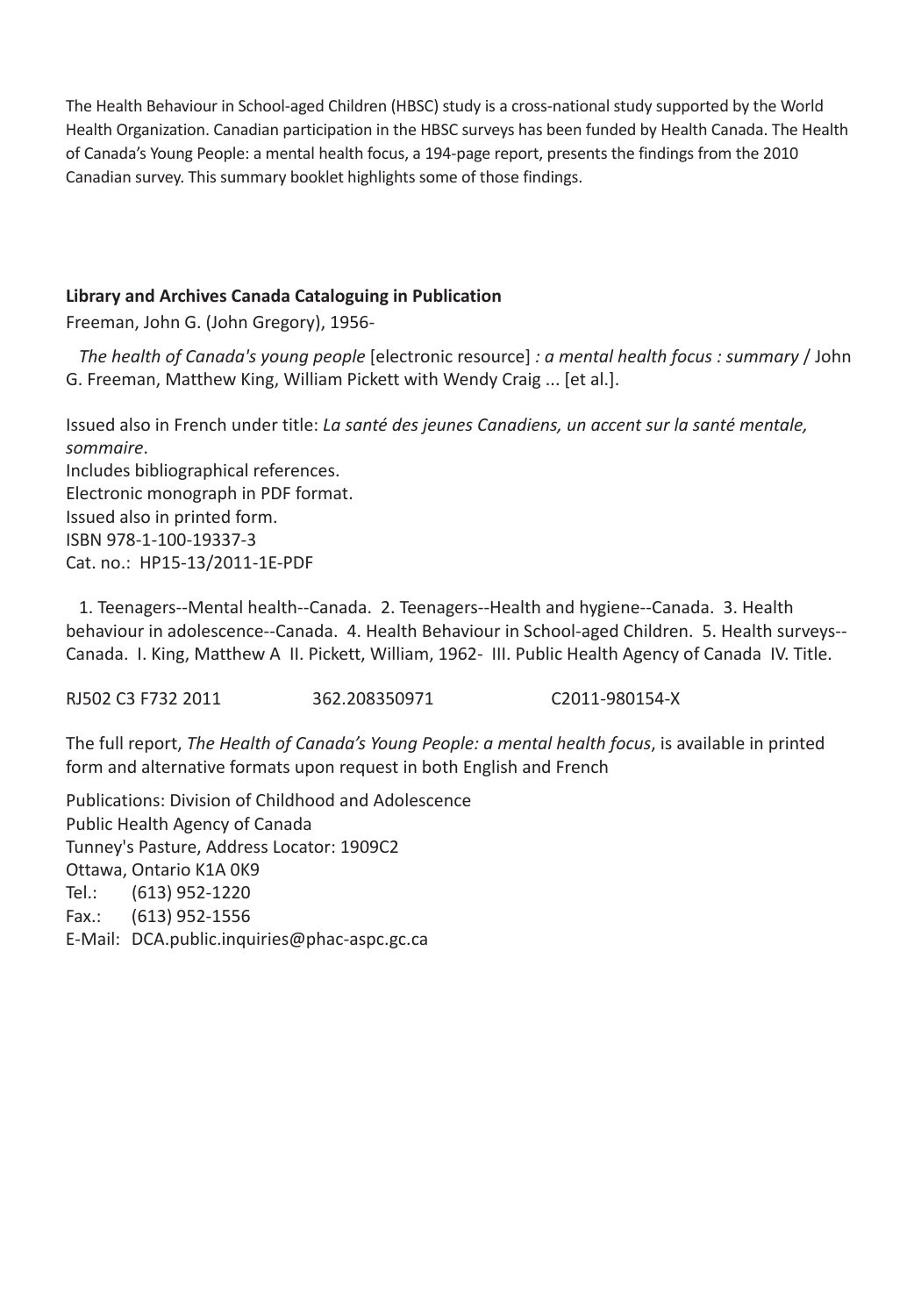# **Introduction**

The Health Behaviour in School-aged Children (HBSC) Study is a cross-national research study conducted in collaboration with the World Health Organization. The study aims to increase understanding of health and its determinants in populations of young people. It involves health surveys conducted with students in classroom settings, with a focus on the early adolescent years (ages 11- 15). HBSC is administered every four years following a common research protocol.

The HBSC survey was first developed in 1982 by researchers from three European countries. The project has since expanded to include 43 participating countries and regions from Europe, North America and Israel. For the 2010 HBSC survey, the 8th in the cross-national series and 6th in Canada, 26,078 young Canadians from 436 schools participated. This summary booklet details some of the key findings from this most recent survey. The complete report can be accessed at http://www.phacaspc.gc.ca/hp-ps/dca-dea/prog-ini/school-scolaire/behaviour-comportements/index-eng.php.

## **Mental Health**

The focus of the current report is the mental health of adolescents with contextual and health/health behaviour variables being related to mental health. In congruence with current approaches to mental health, we see the phenomenon along two dimensions ranging from emotional (internalizing) to behavioural (externalizing) along one dimension and from positive to negative along the other dimension.

Regardless of the way internalizing/emotional outcomes were examined, girls reported more negative outcomes. They had higher levels of emotional problems and lower levels of emotional well-being and life satisfaction than boys. Furthermore, while on many internalizing/emotional variables, boys' scores remain fairly even across grades, scores for girls consistently worsen.



In contrast, externalizing/behavioural outcomes favour girls, who reported fewer behavioural problems and more prosocial behaviours than boys, although the size of this gap is smaller than that for internalizing/ emotional outcomes. However, for both boys and girls, externalizing/behavioural outcomes worsened across grades such that older students demonstrated more behavioural problems and showed fewer prosocial behaviours. A similar pattern occurs with life satisfaction, in that it decreases across grades and is consistently poorer for girls than for boys. [Figure 1]

# **The contexts for young people's health**

Four contexts figure prominently in the lives of young people: the home, the school, their peers, and the neighbourhood. Each context may be the critical one for a particular adolescent with respect to health/health behaviours and most particularly mental health.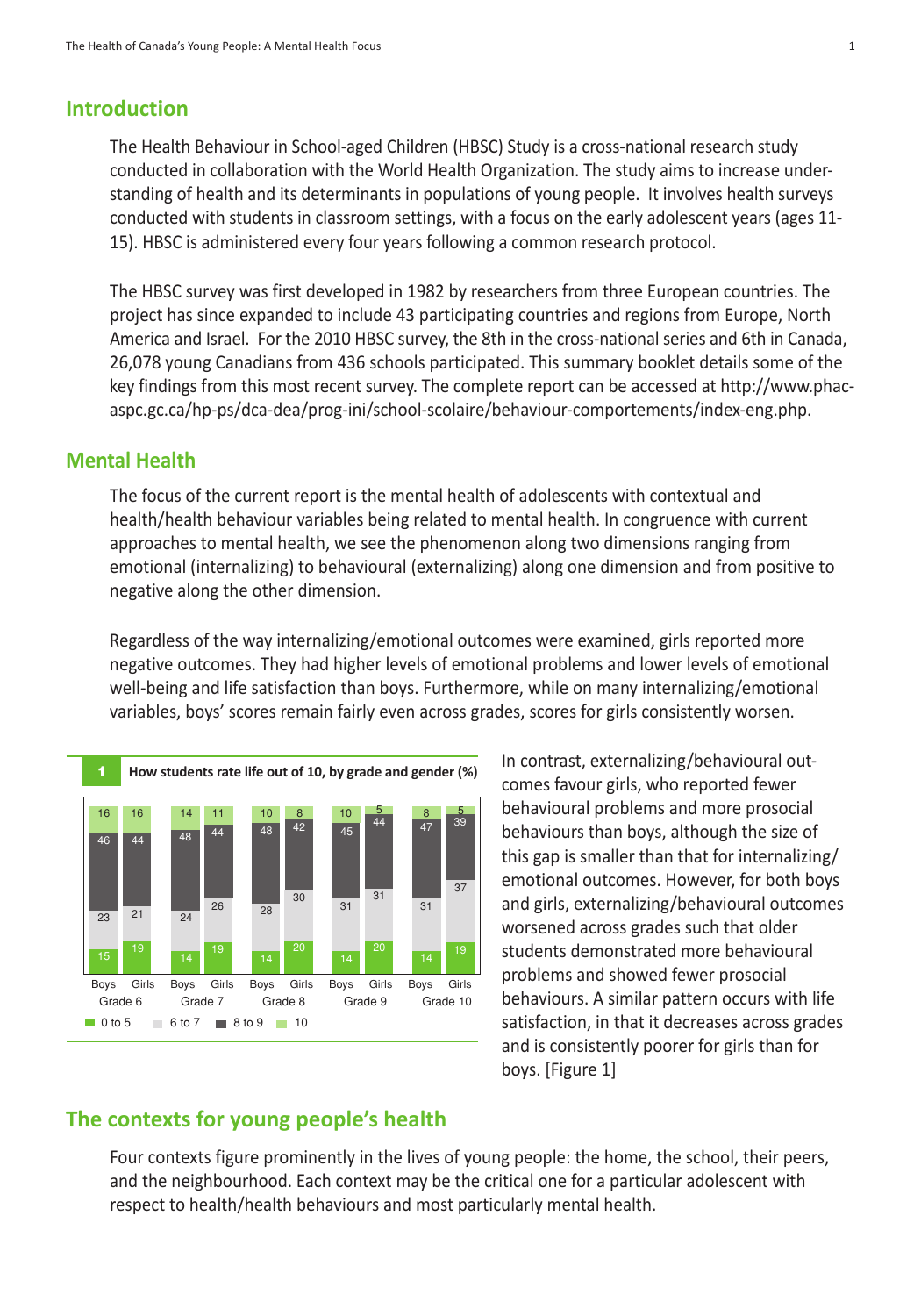# **The home setting**



The family provides the first socializing context in a young person's development. Children learn and develop values and norms based on those modeled, taught, and enforced within the family environment. Younger students are much more likely than older students to feel understood by their parents, while boys at all grades are substantially more likely than girls to agree they are understood by their parents. An increase in the proportions of young people feeling understood by their parents today relative to the early years of the survey is substantial and suggests that youth have more positive relationships with their parents than in the past. [Figure 2]

# **The school setting**





Youth spend a lot of their time at school. Thus it is not surprising that their school-related experiences can have a significant influence on their cognitive development, and their physical and mental health. For example, a positive school climate provides advantages to young people, while a negative school climate creates distinct challenges for them. Boys who report being in a school with a positive (high) school climate also report levels of emotional well-being that are twice as high as those boys who report being in a school with a negative (low) school climate. The results are even more dramatic for girls in which the differences are almost three times higher. [Figure 3]



Kurtis Chen**Curtis Cher**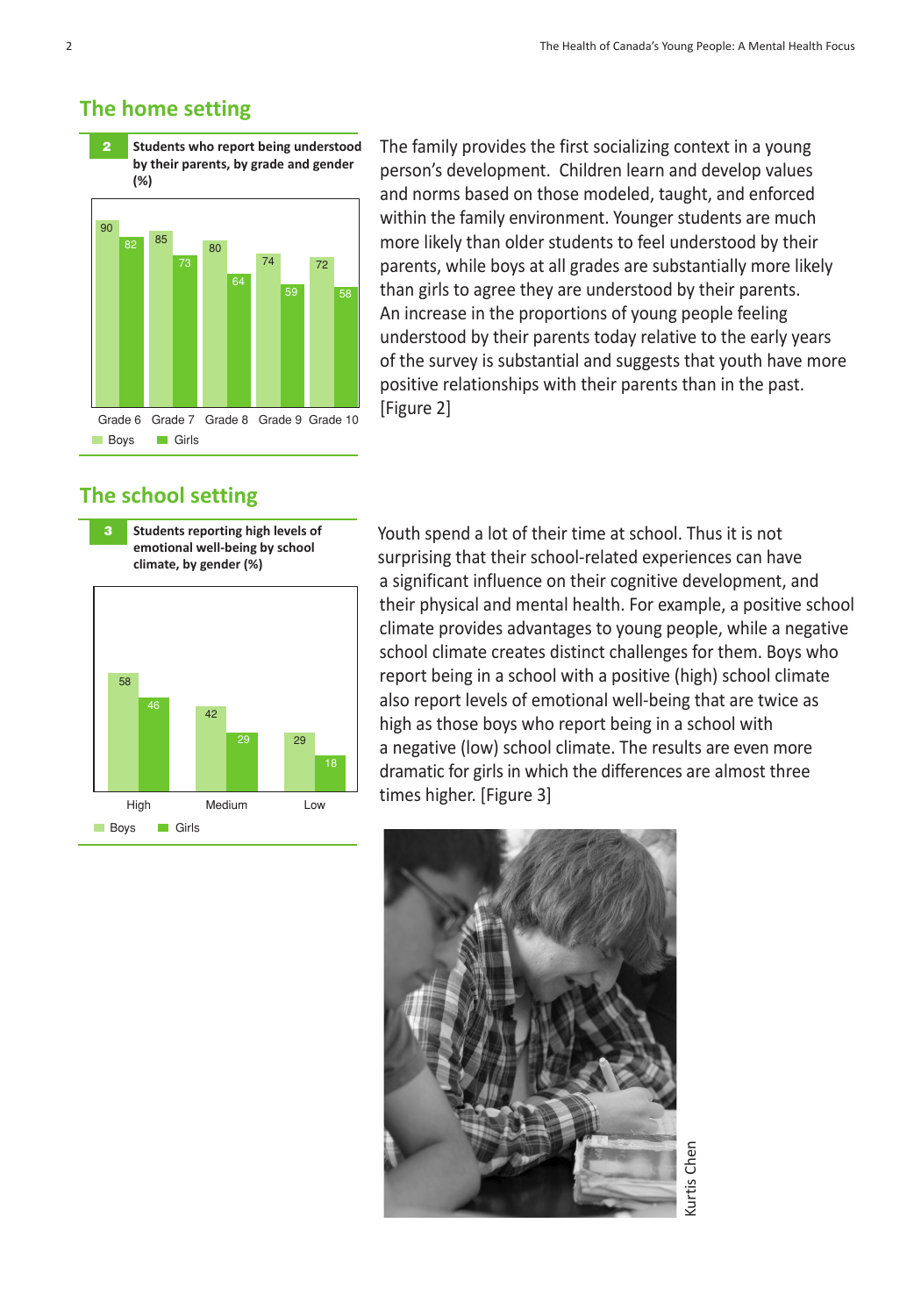#### **The peer context**

83 87 86 86 86 **4 students who find it easy or very easy to talk to same-sex friends about things that really bother them, by grade and gender (%)**

Grade 6 Grade 7 Grade 8 Grade 9 Grade 10 **Boys** Girls 67 71 72 <sup>72</sup> <sup>75</sup>

# From childhood to adolescence, peer relationships become increasingly significant sources of support, companionship, information, and advice. Peers can have short- and long-term beneficial effects on social, cognitive, and academic adjustment. Reported friendship quality for adolescents tends to be gender-related. Girls, for instance, remain more comfortable than boys talking to same-sex friends about things that really bother them [Figure 4]. A similar gender pattern is found for best friends, while boys, in contrast to girls, have less difficulty in talking to opposite-sex friends, at least in Grades 6-7.

# **The neighbourhood**

**5 Vacant orshabby houses and buildings are a problem in the neighbourhood where the school is located, by school type (%)**



Neighbourhoods represent key environmental settings for youth, as policies, physical spaces and structures, and cultural, social, and interpersonal interactions that occur in these environments influence their subsequent behaviour, and ultimately their health experiences. Vacant or shabby housing can be an indicator of unfavourable neighbourhood conditions. Such housing was perceived to be at least a minor problem in 29% of the elementary schools, 22% of high schools, and 41% of the schools serving mixed grades. The peak surrounding mixed schools is important, as it reflects lower socio-economic conditions surrounding those school communities that are required to combine school grades. [Figure 5]

### **Young people's health behaviours and health outcomes**

Health behaviours and health outcomes encompass a range of variables that can be summarized under the four broad headings of injury, healthy living and healthy weights, substance use and risky behaviour, and bullying and fighting. Healthy living and healthy weights includes physical and sedentary activity in addition to food consumption and measures of overweight/obesity (both measured and self-perceived, only the latter being measured by HBSC). Risky behaviour and substance use relates to consumption of alcohol, smoking of cigarettes, and use of illegal substances (most notably cannabis), as well as sexual behaviour.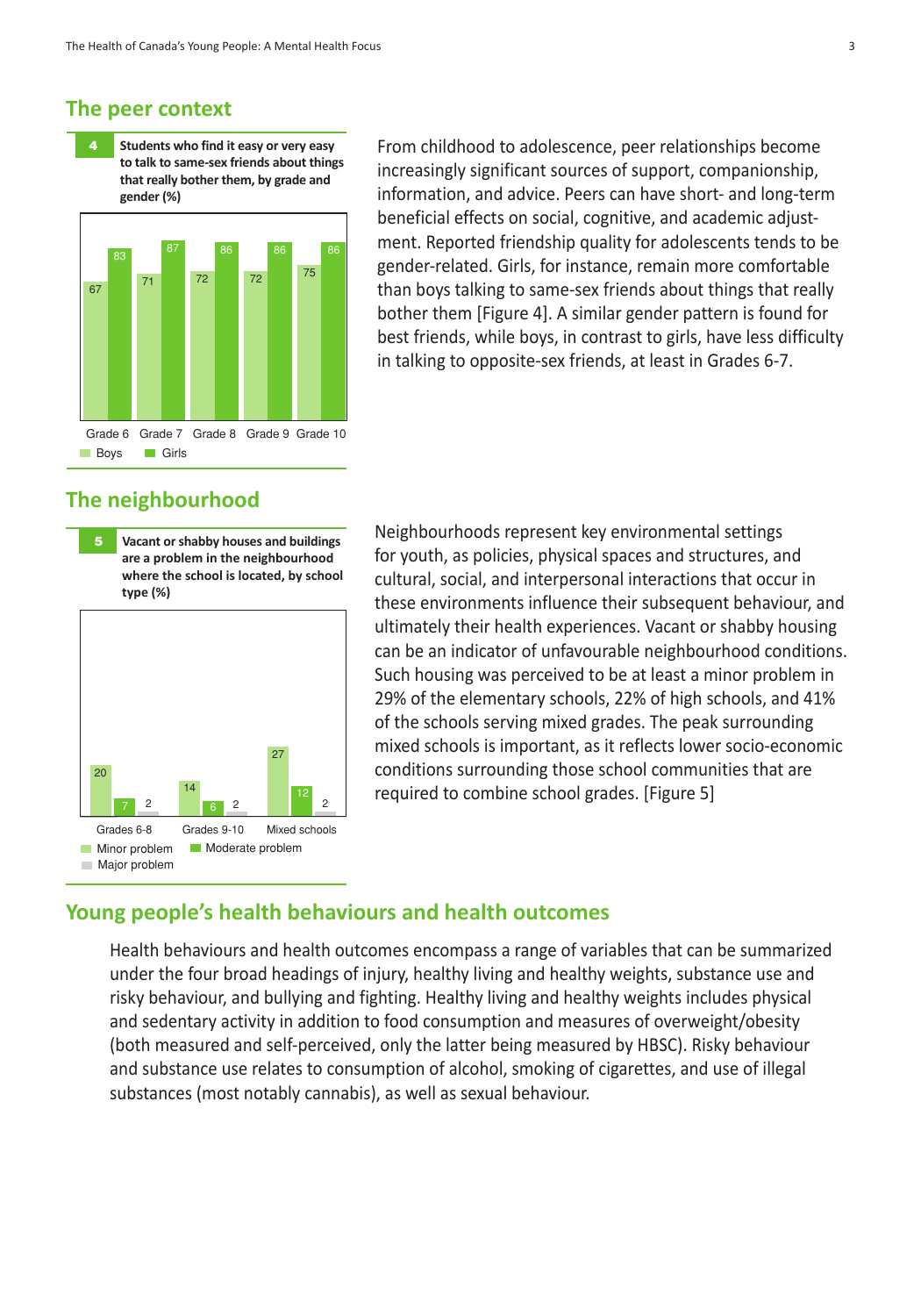#### **Injury**

Injury is recognized as a leading health public health issue in populations of young people around the world. Because of the enormous burden of injuries in terms of pain and suffering, permanent disability and even death, the Government of Canada has identified injury as a major prevention



focus. Injuries are costly to society in terms of health care expenditures and time lost from productive activities for both adolescents and the adults who care for them when they are injured. Context plays a role in the nature and effects of these relationships. Injuries that occur in different settings and contexts might have very different effects on standard indicators of mental health.

Figure 6 shows the overall proportions of students who reported at least one injury requiring medical treatment over the past year. Across the grades, 42 to 47% of boys reported experiencing at least one such injury, compared to 35 to 40% of girls. In every grade, boys reported more injuries than girls. There was no strong trend in the occurrence of injuries across the five grades.

#### **Healthy living and healthy weights**

Between 19 and 26% of boys are physically active for at least 60 minutes on a daily basis. Only 11 to 20% of girls achieve this same criterion. The proportion of students who are physically active at this level declines between Grade 6 and Grade 10 within boys and girls.

According to the 2010 HBSC findings, 16 to 24% of boys and 9 to 14% of girls believe that their body is too thin. Within boys these rates increase by 8 percentage points from Grade 6 to Grade 10, and within girls these rates decrease by 5 percentage points from Grade 6 to Grade 10. More girls than boys believe that their body is too fat, while more boys than girls see their body as too thin. Rates with advancing grade remain relatively stable in boys (within 5 percentage points) but increase sharply in girls (up to 13 percentage points) with advancing grade, such that, by Grade 10, 39% of girls believe their body is too fat. The percentage of girls who believe their body is too fat represents a far greater percentage than girls who are overweight or obese. [Figure 7]

#### **7 students who think their body is too thin, about the right size, or too fat, by grade and gender (%)**

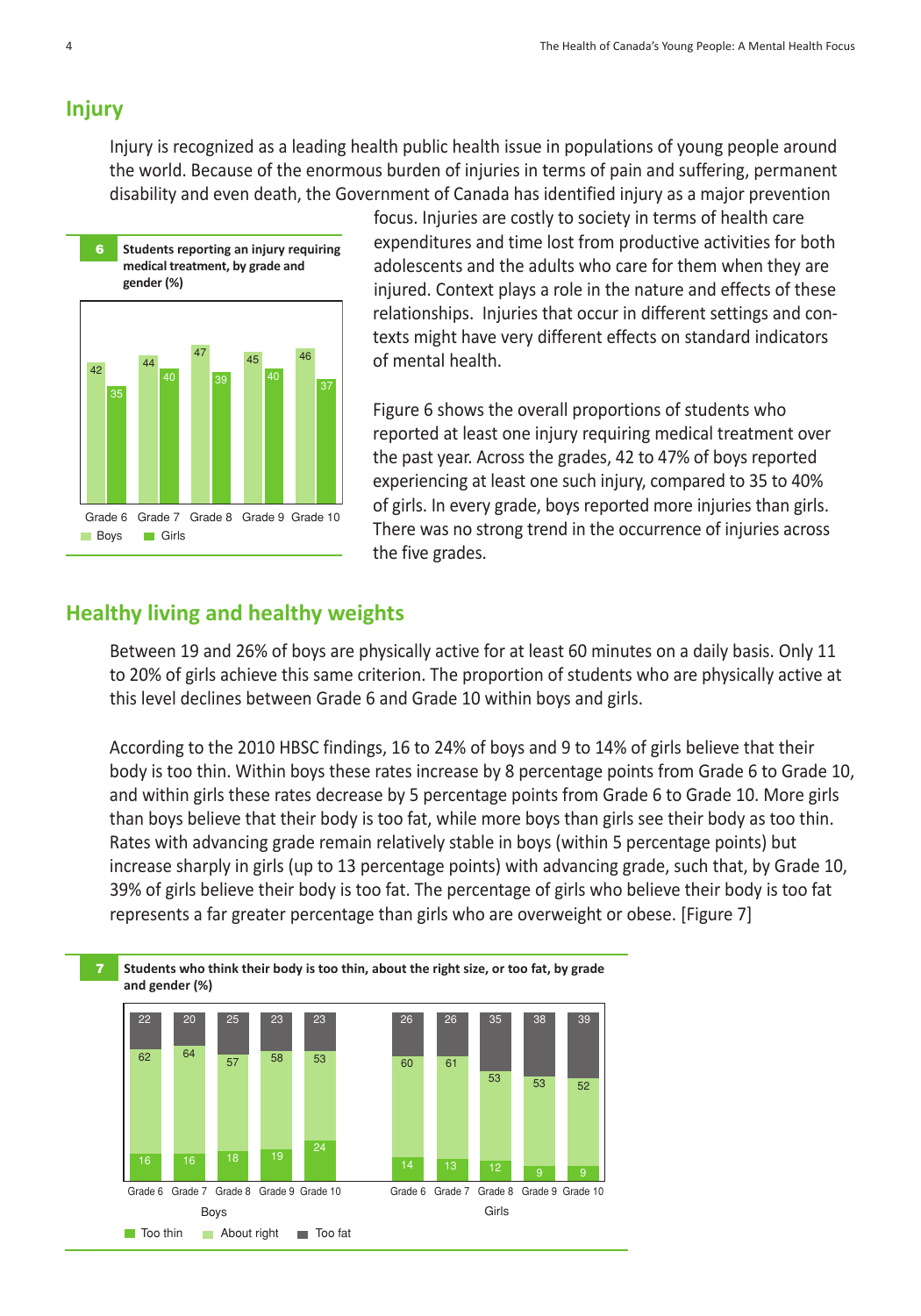### **substance use and risky behaviour**

Adolescence is a formative stage of child development. During the adolescent years, many lifelong health habits are established. It is also a period of experimentation with smoking, alcohol, and drugs and other risky behaviours. For most adolescents, these behaviours are occasional in nature and a normal part of growing up. However, for a sizable minority of adolescents, these behaviours escalate and become more serious problems.

Cannabis use in Canada represents an area of increasing public health concern. Percentages of students reporting ever using cannabis have increased between 1990 and 2002, with slightly lower rates from the 2002 peak reported in the last two HBSC cycles. In 1990, approximately one in four students in Grade 10 had used cannabis at some point in their lifetime. By 2002, the rate



of cannabis use doubled in boys and increased to two-fifths of girls. Rates of cannabis use have since declined to 40% in boys and 37% of girls in 2010. These findings suggest that cannabis use should continue to be a priority in health education curricula and related policies. [Figure 8]

# **Bullying and fighting**

Bullying is a form of repeated aggression where there is an imbalance of power between the young person who is bullying and the young person who is victimized. Power can be achieved through physical, psychological, social, or systemic advantage, or by knowing another's vulnerability (e.g., obesity, learning problem, sexual orientation, family background) and using that knowledge to cause distress. Young people who are victimized tend to have



high levels of emotional problems, while young people who bully tend to have the highest levels of behavioural problems. Young people who are involved in both bullying others and being victimized tend to have elevated levels of both emotional and behavioural problems, with this group of young people having the highest level of emotional problems and the second highest level of behavioural problems. Thus negative outcomes are differentially associated with types of bullying involvement, while young people who both bully others and are bullied are at a particularly high risk for emotional and behavioural problems. Figure 9 illustrates the findings for emotional problems; see 2010 HBSC report for behavioural problems.